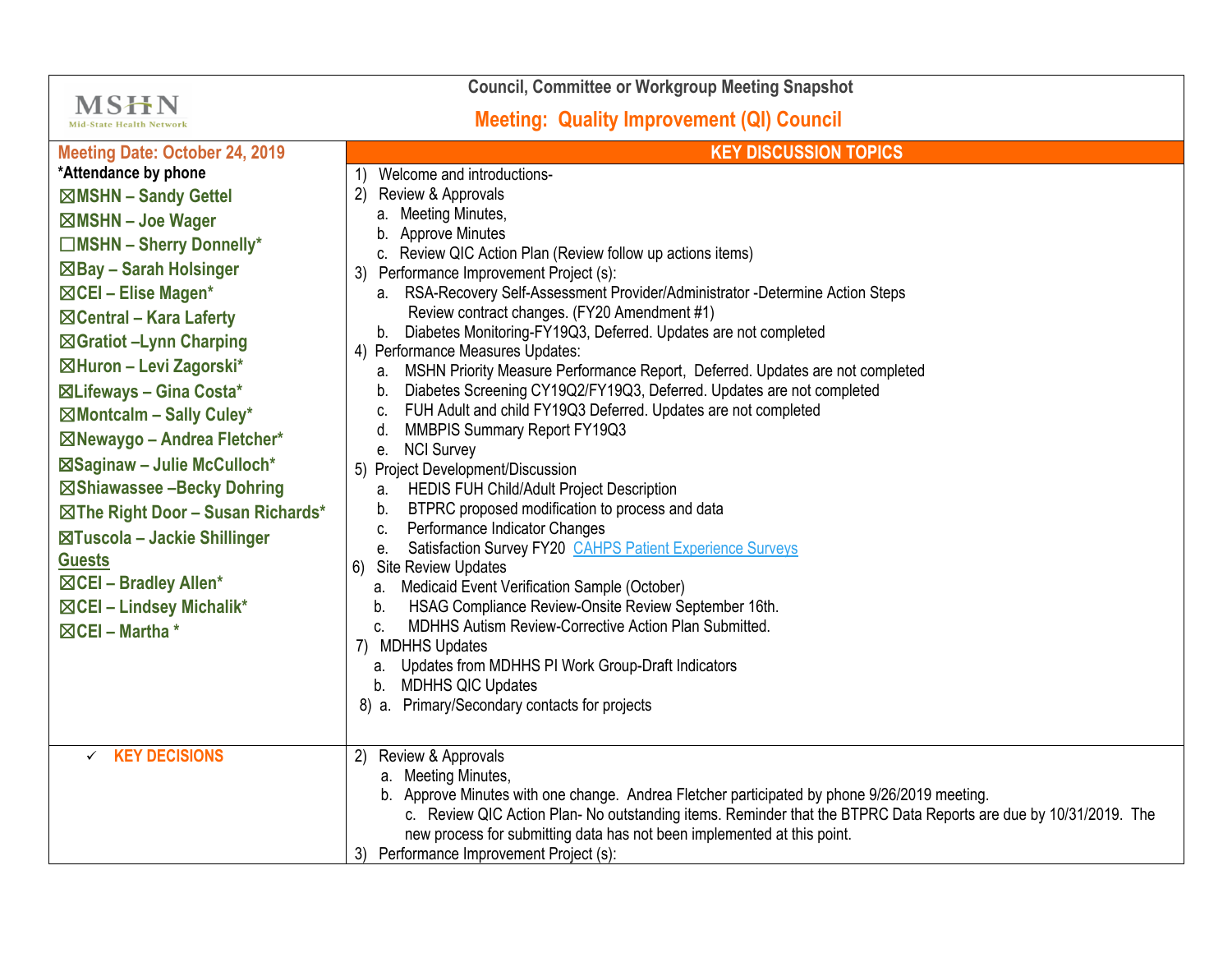|                                     | a. RSA-Recovery Self-Assessment Provider/Administrator -Determine Action Steps. Only 3 CMHSPs were able to review<br>data internally. Proposed local action will be reviewed next meeting with identification of regional action as needed.<br>Review contract changes. (FY20 Amendment #1)-Recovery Policy with Reporting Requirements was removed from the<br>FY20 Contract. The Recovery Policy is a Technical Advisory and continues to require oversight of implementation and<br>assessment of the recovery environment. It does not require a specific tool or submission of data to MDHHS.<br>4) Performance Measures Updates:<br>a. MSHN Priority Measure Performance Report, Deferred. Discussed need to validate data base on inaccuracies that<br>CMHSPs are identifying. Emails to Tech Support should include cc to Joe W.<br>b. MMBPIS Summary Report FY19Q3-Reviewed data and approved report. MSHN was above on all standards. CMHSPs<br>indicate an increase in hospitalizations (4a). Those below the standard are reviewing data for trends to identify appropriate<br>interventions. It was recommended to include numerator and denominator as well as graphs for the CMHSP data.<br>c. NCI Survey- Areas of concern that were discussed 1) The contract indicates PIHP, yet MDHHS communicates directly with<br>the CMHSPs. 2) Data and the ability to generalize based on the state sample. The preference continues to be to allow the<br>PIHP access to their individual data to determine appropriate action steps for improvement. The recommendation is to<br>stratify by PIHP or CMHSP. Some CMHSPs are verbalizing that their data is not demonstrating consistency with the<br>MDHHS data. 3) Concerns related to actionable items when the report itself is not received until sometimes 2 years after the<br>survey was completed. Guardians and consumers are beginning to decline. Staff are spending significant amount of time<br>on the pre survey documentation requirement.<br>5) Project Development/Discussion<br>a. HEDIS FUH Child/Adult Project Description -Draft document reviewed. Reviewed the FY19 HEDIS specifications and those<br>that MDHHS has chosen to not incorporate in the MDHHS Performance Measure. MSHN monitoring will be consistent with<br>MDHHS specifications. Corrective action for those who are below the standard for the child and adult measures will be<br>required on a quarterly basis.<br>b. Performance Indicator Changes-Will be discussed next month. Revised documents are currently in box.<br>e. Satisfaction Survey FY20 CAHPS Patient Experience Surveys-Information was provided on the various surveys available,<br>the methodology of the surveys, the requirements as it relates to the child core measures and the adult core measures.<br>Discuss next month.<br>6) Site Review Updates<br>a. Medicaid Event Verification Sample (October)-Discussed the method for determining the sample size. No changes in<br>sample size based on the # served. Discussed the option of only requiring the minimum for review, but if more claims lines<br>are needed based on the outcome of the minimum required review the providers would need to provide the additional data |
|-------------------------------------|----------------------------------------------------------------------------------------------------------------------------------------------------------------------------------------------------------------------------------------------------------------------------------------------------------------------------------------------------------------------------------------------------------------------------------------------------------------------------------------------------------------------------------------------------------------------------------------------------------------------------------------------------------------------------------------------------------------------------------------------------------------------------------------------------------------------------------------------------------------------------------------------------------------------------------------------------------------------------------------------------------------------------------------------------------------------------------------------------------------------------------------------------------------------------------------------------------------------------------------------------------------------------------------------------------------------------------------------------------------------------------------------------------------------------------------------------------------------------------------------------------------------------------------------------------------------------------------------------------------------------------------------------------------------------------------------------------------------------------------------------------------------------------------------------------------------------------------------------------------------------------------------------------------------------------------------------------------------------------------------------------------------------------------------------------------------------------------------------------------------------------------------------------------------------------------------------------------------------------------------------------------------------------------------------------------------------------------------------------------------------------------------------------------------------------------------------------------------------------------------------------------------------------------------------------------------------------------------------------------------------------------------------------------------------------------------------------------------------------------------------------------------------------------------------------------------------------------------------------------------------------------------------------------------------------------------------------------------------------------------------------------------------------------------------------------------------------------------------------------------------------------------------------------------------------------------------------------------------------------------------------------------|
|                                     | for review. Additional discussion with local CMHSPs.                                                                                                                                                                                                                                                                                                                                                                                                                                                                                                                                                                                                                                                                                                                                                                                                                                                                                                                                                                                                                                                                                                                                                                                                                                                                                                                                                                                                                                                                                                                                                                                                                                                                                                                                                                                                                                                                                                                                                                                                                                                                                                                                                                                                                                                                                                                                                                                                                                                                                                                                                                                                                                                                                                                                                                                                                                                                                                                                                                                                                                                                                                                                                                                                                 |
|                                     | b. HSAG Compliance Review-Onsite Review September 16 <sup>th</sup> -Rerpot not received yet. Preliminary summary is located in                                                                                                                                                                                                                                                                                                                                                                                                                                                                                                                                                                                                                                                                                                                                                                                                                                                                                                                                                                                                                                                                                                                                                                                                                                                                                                                                                                                                                                                                                                                                                                                                                                                                                                                                                                                                                                                                                                                                                                                                                                                                                                                                                                                                                                                                                                                                                                                                                                                                                                                                                                                                                                                                                                                                                                                                                                                                                                                                                                                                                                                                                                                                       |
| <b>ACTION STEPS</b><br>$\checkmark$ | a. Review each assessment summary report for your CMHSP and determine local action steps based on subcategories below<br>3)<br>3.5. Review questions below 3.5 to determine appropriate action. Regional Action-Review questions 23, 25, 29 to determine<br>action steps for your CMHSP as applicable. CMHSP to submit local interventions based on the results of the RSA before<br>next meeting. This will be discussed at the next QIC for finalization of a regional plan.                                                                                                                                                                                                                                                                                                                                                                                                                                                                                                                                                                                                                                                                                                                                                                                                                                                                                                                                                                                                                                                                                                                                                                                                                                                                                                                                                                                                                                                                                                                                                                                                                                                                                                                                                                                                                                                                                                                                                                                                                                                                                                                                                                                                                                                                                                                                                                                                                                                                                                                                                                                                                                                                                                                                                                                       |
|                                     | a. Joe will review specifications in ICDP for performance measures to ensure accuracy of data.<br>4)<br>b. The following CMHSPs should submit corrective action or review effectiveness of current plan; BABH, CEI, HBH, Lifeways,<br>MCN, Newaygo, TRD.                                                                                                                                                                                                                                                                                                                                                                                                                                                                                                                                                                                                                                                                                                                                                                                                                                                                                                                                                                                                                                                                                                                                                                                                                                                                                                                                                                                                                                                                                                                                                                                                                                                                                                                                                                                                                                                                                                                                                                                                                                                                                                                                                                                                                                                                                                                                                                                                                                                                                                                                                                                                                                                                                                                                                                                                                                                                                                                                                                                                             |